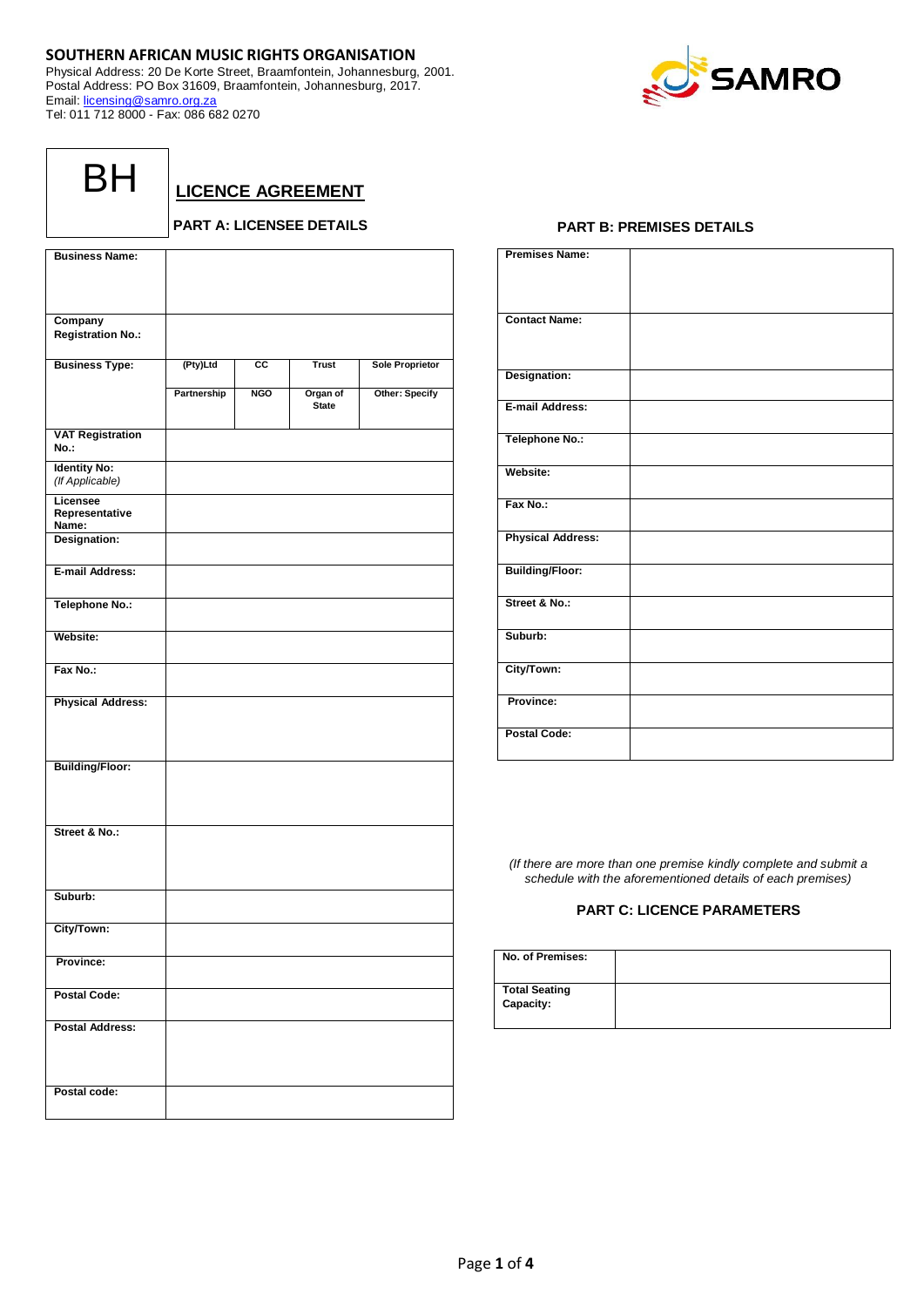## **PART D: LICENCE DETAILS**

### **1. TYPE OF LICENCE:**

## 1.1 This licence is a **BH TYPE LICENCE**.

## **2. GRANT OF LICENCE:**

- 2.1 SAMRO, subject to the Licensee complying with the terms of the Agreement, grants the Licensee a Licence to Perform, or permit to be performed, any of the Works of Music for the time being in SAMRO's Repertoire, at the Premises.
- 2.2 The Licence is a 'blanket licence'. The Licensee is therefore entitled to, at the Premises and during the period that the Agreement is in force, perform any of the Works of Music in SAMRO's Repertoire. The licence fee is payable irrespective of whether the Licensee elects to Perform SAMRO's Repertoire or not.

## **3. COMMENCEMENT DATE:**

3.1 This Licence will commence on the **1st day of \_\_\_\_\_\_\_\_\_\_\_ 2021\_**\_\_. ("Commencement Date")

## **4. PAYMENT OF LICENCE FEE:**

- 4.1 In consideration for the Licence Granted to the Licensee, the Licensee must pay to SAMRO an annual Licence Fee calculated in accordance with the SAMRO **Tariff BH**, as amended from time to time ("Licence Fee").
- 4.2 The Licence Fee is payable annually, in advance, within 30 days (including weekends and public holidays) of the date of invoice.
- 4.3 The Licence Fee is based on the information provided by the Licensee. The licensee warrants that all information provided to SAMRO is true, correct and up to date.
- 4.4 SAMRO may amend the Tariff and Licence Fee payable, with 3 (three) months' prior written notice of any such amendment to the Licensee.
- 4.5 The Licensee is liable for payment of the amended licence fee from the date that the amended Tariff becomes effective.
- 4.6 If any increased Licence Fee becomes payable as a result of a change in the manner and extent of the Performance or usage of SAMRO's Repertoire, the Licensee must forthwith pay the proper proportion of such increased fee from the date of such change in the manner or extent of Performance of music.
- 4.7 If the amended Licence Fee is less than that which the Licensee previously paid, the pro-rata balance in respect thereof will be set off as a credit against the Licence Fee payable for the next ensuing year or, at the Licensee's option, refunded.
- 4.8 SAMRO will have the right, at any time during the subsistence of the Agreement, to reassess and check the Licence Fee payable by the Licensee and the parameters upon which the Licence Fee is payable.

### **5. DURATION, COMMENCEMENT AND PLACE**

- 5.1 The Licence will commence on the Commencement Date.
- 5.2 The Licence will continue in force for an indefinite period or until terminated by either Party in accordance with clause 16 below.
- 5.3 This Agreement is deemed to be concluded at SAMRO's physical address recorded herein above.

### **PART E: SAMRO TARIFF**

### **6. SCOPE OF TARIFF**

Date:

6.1 The **Tariff BH** applies to the performance of background music by means of devices such as radio/television receiving sets, disc players or tape machines in beer halls and beer gardens.

### **7. LICENCE FEES AND DEFINITIONS**

- 7.1 The Licence Fees are calculated by reference to the seating capacity of the premises.
- "Performance" includes performance by means of a disc player, tape machine, other devices for playing musical works, and includes performance by means of a radio and/or television set or diffusion loudspeakers, Whether or not the apparatus is owned by the employer or employee(s).
	- 7.3 The Licence Fee payable will be calculated based on the following amounts:
	- 7.3.1 **An annual fee of R2047,39 for up to 50 customer seats;**

**thereafter**

- 7.3.2 **An annual fee of R30.82 for each additional customer seats from 51 to 75; thereafter**
- 7.3.3 **An annual fee of R20.56 for each additional customer seats from 76 to 100; thereafter**
- 7.3.4 **An annual fee of R15.25 for each additional customer seats in excess of 100.**
- 7.4 Beer Gardens:
- 7.4.1 **The assessment of fee is done as in 7.3 above, but subject to a reduction of 50%**

(This agreement consists of Part A, B, C, D, E, F and G Please see overleaf)

### **PART F: SIGNATORIES**

### **FOR AND ON BEHALF OF THE LICENSEE:**

### **SIGNATURE:**

Who warrants that he/she is duly authorised to sign this Agreement and is fully aware of the stipulations contained herein.

| Name:        |  |
|--------------|--|
|              |  |
| Designation: |  |
|              |  |
| Date:        |  |
|              |  |

### **FOR AND ON BEHALF OF SAMRO:**

### **SIGNATURE:**

Who warrants that he/she is duly authorised to sign this Agreement and is fully aware of the stipulations contained herein.

| Name:        |  |
|--------------|--|
| Designation: |  |
| Date:        |  |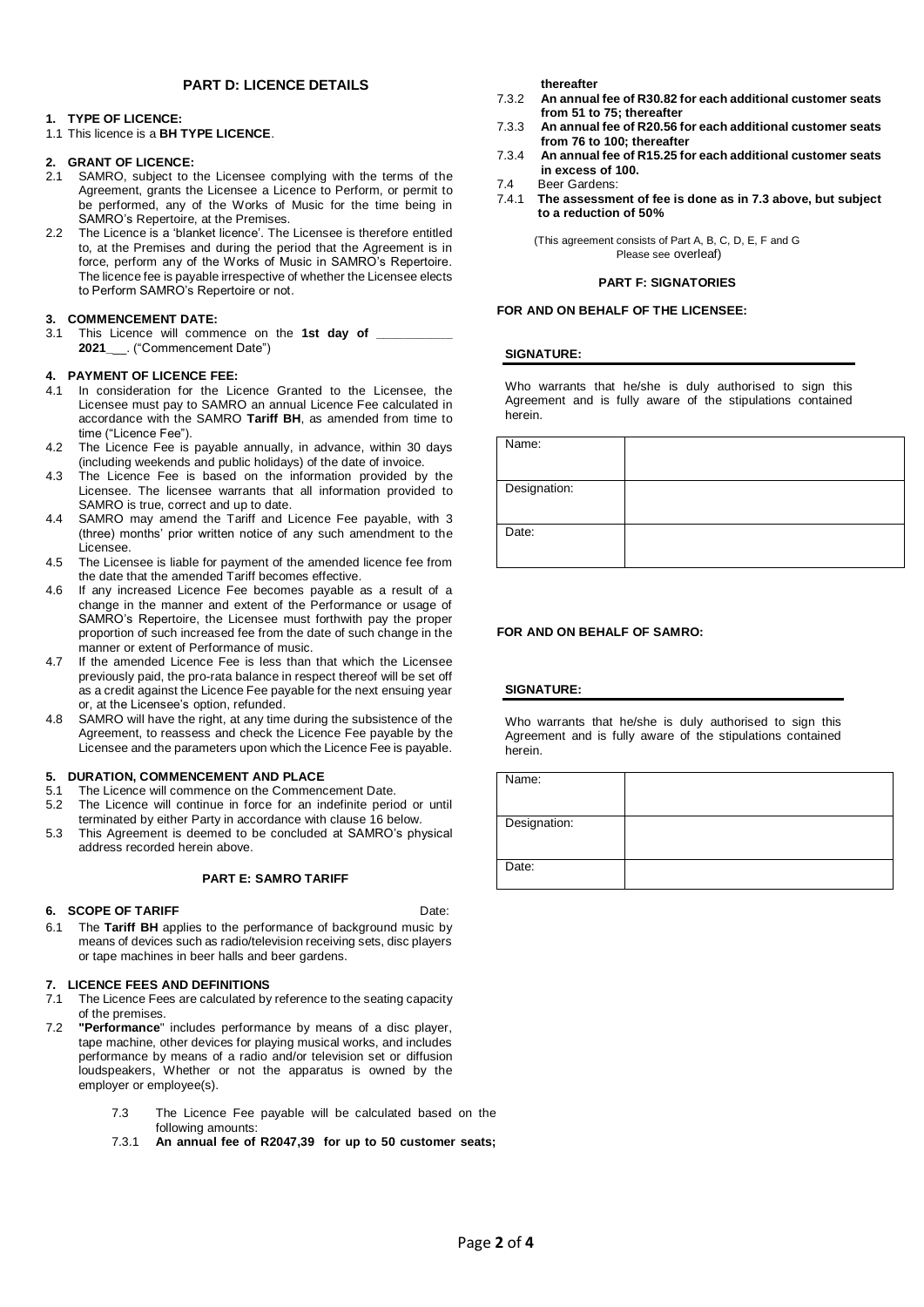### **PART G: GENERAL LICENCE CONDITIONS**

### **8. CRIMINAL OFFENCES**

- 8.1 The Licensee acknowledges that the use of SAMRO's Repertoire without the required Licence constitutes an infringement of copyright and is an offence in terms of the Copyright Act 98 of 1978, punishable by a fine and/or imprisonment.
- **9. DEFINITIONS**
- 9.1 In these Licence Conditions:<br>9.1. **Conditional Conditions** 9.1.1 "Affiliated Society/ies" means any persons that are Collecting Societies (or which perform a role similar to Collecting Societies) in jurisdictions outside South Africa with which SAMRO is for the time being affiliat
- 9.1.2 **"Collecting Society/ies"** means a society for the protection of intellectual property or collection of royalties and similar consideration for the use of any intellectual property rights in any jurisdiction(s) in the World (including any 'collecting society' established under the Copyright Act 98 of 1978, as amended).
- 9.1.3 **"Day"** unless otherwise indicated means business days excluding weekend and public
- holidays. 9.1.4 **"General Amendment"** means an amendment made by SAMRO, from time to time, to these Licence Conditions, on notice to the Licensee. 9.1.5 **"Licence Conditions"** means the licence terms and conditions contained in this
- 
- document, as amended from time to time in accordance with this Agreement. 9.1.6 **"Licence Year"** means a period of 12 (twelve) calendar months commencing on the Validity Date or any anniversary of the Validity Date during the subsistence of the
- Agreement.<br>9.1.7 **"Members**" means the companies, organisations, persons and entities who are, during<br>the term of the Agreement, members of SAMRO (including the members of the Affiliated Societies), and who have licensed, assigned and/or mandated the licensing of the Performance of Works of Music owned and/or controlled by them to SAMRO and/or the Affiliated Societies, as the case may be.
- 9.1.8 **"Party'** and/or **"Parties"** shall mean either of the parties to this Agreement and/or both of the Parties as the case may be.
- 9.1.9 **"Performance"** has the meaning ascribed to it in the Copyright Act 98 of 1978, as amended from time to time, and the words **"Perform"** and **"Performed"** and **"Performing"** will have the same meaning.
- 9.1.10 **"Personal Information"** has the meaning ascribed to it in the Protection of Personal Information Act 4 of 2013, as amended from time to time. 9.1.11 **"Premises"** shall mean the premises listed herein and in any related schedule, as
- 
- updated by the Licensee from time-to-time.<br>9.1.12 "SAMRO's Repertoire" and/or "Repertoire", means all Works of Music of SAMRO's<br>Members in respect of which SAMRO holds rights of Performance, including the Works of<br>Music of
- 9.1.13 **"Tariff Amendment"** means an amendment made by SAMRO, from time to time, to the Tariff applicable to this Licence, on notice to the Licensee.
- 9.1.14 **"Territory"** means the Republic of South Africa, the Kingdom of Lesotho, the Kingdom of Swaziland and any other jurisdiction in which SAMRO is operational from time to time directly and not through an Affiliated Society. 9.1.15 **"Work of Music"** means the whole or a part of a musical work or of a musical work in
- combination with lyrics, words or any other literary work written for the purpose of accompanying the music, such as a song. 9.1.16 In this document all references to natural persons shall also refer to juristic persons and
- 

## vice versa. **10. WARRANTIES**

- 10.1 SAMRO warrants that it has the necessary approvals, licences and authorities to grant the Licence. SAMRO, authorised by written deeds of assignment, controls in the Territory, amongst others, the performing rights in
- 10.1.1 The Licensee warrants that it will, for the duration of the Agreement, comply with all laws applicable to the performance of its obligations in terms of this Agreement.
- 10.1.2 The Licensee warrants that all information provided to SAMRO by the Licensee or on its behalf, is complete, true, correct and up to date.
- 10.1.3 If it appears that the Licensee is a non-existent entity, and/or have not been registered as a juristic person at the relevant registrar's office, as at the date of signature of this Licence Agreement the person accepting the Licence Conditions will be personally liable in terms<br>of the Agreement, and will be bound by the terms and conditions thereof as if such person<br>was referred to and incorporated in the Lic
- 10.1.4 No term or condition contained in this Licence Agreement shall be interpreted in such a way that it waives or deprives the Licensee of any rights which the Licensee may have in<br>terms of any applicable laws or to avoid any obligation SAMRO has in terms of any<br>applicable laws or to set aside or override the eff authorise or do anything that is unlawful in terms of any law. **11. CONDITIONS**

- 11.1 If the Premises are temporarily or permanently used for any Performances or entertainment<br>different in number or type from those forming the basis upon which this Licence has been<br>granted to the License by SAMRO, the
- 11.2 Without limiting the generality of clause 11.1 above, the Licence will not extend to or authorise:
- 11.2.1 the Performance in their entirety of oratorios and other choral works or of excerpts
- therefrom which excerpts are of more than 20 minutes duration; 11.2.2 the Performance of ballets, or dramatico-musical works such as operas, musical plays,
- revues or pantomimes in so far as they consist of material written expressly therefor; 11.2.3 the Performance of any excerpt from any Work of Music if accompanied by dramatic action, dumb show, costume, scenic accessories, or other visual representation of the same work;
- 11.2.4 the Performance of any Work of Music accompanied by any words other than those (if any) published or otherwise associated therewith by the copyright owner; any such work in any altered or rearranged form, or with such costume or action as to produce parodied or burlesque effects; or any such work adapted to a dramatic form;
- 11.2.5 the Performance (except by means of duly authorised records and/or radio or television receiving sets) of vocal excerpts from dramatico-musical works as aforesaid if the right of
- such Performance is forbidden or reserved by the copyright owner;<br>11.2.6 the Performance of Works of Music from beyond the boundaries of the Premises; and/or<br>11.2.7 the recording of any Work of Music or any portion thereof

- during office hours, for the purposes of checking the particulars upon which the Licence Fee payable by You is assessed, as well as Your compliance with these Licence Conditions. **13. LICENCE FEE PARAMETERS**
- 13.1 The Licensee must within 30 days of the last day of each Licence Year, for purposes of calculating the Licence Fee payable, provide SAMRO with a Licence Parameter Return

(available on the SAMRO website), indicating any and all changes to the licence parameters set out in this Agreement. **14. FAILURE TO MEET REPORTING OBLIGATIONS**

- 
- 14.1 Should the Licensee fail to furnish the Licence Parameter Return referred to in clause 13.1 above within the required time period, SAMRO will be entitled to invoice the Licensee based on the Licence Parameters upon which the preceding invoice was based.
- 14.2 The provisions of clauses 14.1 do not absolve the Licensee of its obligation to provide SAMRO with its amended and correct Licence Parameter Returns and SAMRO will not be
- precluded from demanding delivery of the said returns. 14.3 In the event that the Licence Fee payable based on the Licence Parameter Return is greater than the Licence Fee payable in terms of clause 13.1, the Licensee will be liable for the difference between the two amounts, together with interest on such difference. **15. MUSIC USAGE RETURN**

- 15.1 The Licensee must, for the duration of the Agreement and on a quarterly basis, submit to SAMRO the following information regarding each and every Work of Music Performed at the Premises: the name of the Work of Music; the name(s) of each composer; the name(s) of the arranger; the name(s) of the performer; the name(s) of the publisher; and the number of times each Work of Music was Performed. 15.2 The Information must be delivered to SAMRO by way of post and/or e-mail, within 30 (thirty)
- days (including weekends and public holidays) of the last day of each quarter. 15.3 The Information must be recorded on a Music Usage Return Form which is available from
- SAMRO in electronic form.
- 15.4 Each Music Usage Return must be signed by the Licensee.
- 15.5 SAMRO requires the information set out in clause 15.1 in order to allocate the funds it collects to its Members in accordance with its system of distribution. The Licensee acknowledges that failure to provide this information could result in SAMRO's Members not being remunerated for the Performance of their Works of Music.
- 15.6 In the event that the Licensee fails to provide SAMRO with the Music Usage Return, SAMRO may at its discretion secure the services of a third party to collate and prepare the Music Usage Return for the Licensee. The Licensee will be liable for all the costs associated with the collation and preparation of the Music Usage Return by such third party.
- 15.7 In view of the fact that this is a 'blanket licence', it is specifically recorded that the information required to be submitted by You in terms of this clause 15 does not in any way have a bearing on or relate to the quantum or calculation of the Licence Fee payable by the Licensee to SAMRO.

- **16. TERMINATION**<br>16.1 Either Party n 16.1 Either Party may terminate the Agreement and in so doing terminate the Licence granted to the Licensee providing the other with 3 (three) months' prior written notice.
- 16.2 In the event that the Licence Agreement is terminated in accordance with 16.1, the Licensee will remain liable for any and all amounts payable to SAMRO for the licence up to and including the date of termination of the Agreement.
- 16.3 Upon the termination of this contract by either Party, the Licensee will no longer have the authority to Perform SAMRO's Repertoire.

## **17. CHANGE IN LICENCE PARAMETERS**<br>17.1 Notwithstanding and in addition to

- 17.1 Notwithstanding, and in addition to, Your obligation to provide SAMRO with Music Usage Returns, and for purposes of allowing SAMRO to adjust the Licence Fee payable by You, You must also notify SAMRO in writing of any change in:
- 
- 17.1.1 the manner or extent of the Performance of music, as described herein. 17.1.2 the ownership of the Licensee or its business and/or
- 
- 17.1.3 trading name(s) of the Licensees business and/or the Premises; and 17.1.4 the date of any of the changes referred to in this clause 13.
- This notice must be given in writing to SAMRO and sent by registered post and/or e-mail<br>writhin 14 (fourteen) days of such change.<br>The Licensee acknowledges if it fails to furnish SAMRO with the information set out in clau
- 17, will have a detrimental effect on SAMRO's Members, resulting in SAMRO's Members not receiving the compensation to which they are entitled.

### **18. TARIFF AMENDMENTS**

- 18.1 Subject to your right to terminate this Agreement, provided for in clause 16 above, SAMRO may at its own discretion amend its Tariff at any time. 18.2 Any Tariff Amendment will take effect 3 (three) months after the date upon which SAMRO
- notifies the Licensee of such the amendment to the Tariff.
- 18.3 You must, within 14 (fourteen) days of being requested in writing to do so, furnish SAMRO with any and all information required for the assessment of Licence Fees payable by virtue
- of any Tariff Amendment. 18.4 SAMRO reserves the right to make such variations in this Tariff as it considers appropriate when licensing premises or performances which, in its opinion, do not fall within the scope of this Tariff.

## **19. GENERAL AMENDMENTS**<br>19.1 Subject to your right to term

- 19.1 Subject to your right to terminate this Agreement provided for in clause 16 above, SAMRO
- may at its own discretion, amend the terms upon which this Licence is granted at any time. 19.2 The Licensee agrees to be bound by any and all General Amendments from the date specified in the General Amendment Notice.
- 19.3 SAMRO may, at its own discretion, amend any errors which are self-evident errors including but without limitation spelling, punctuation, reference, grammar or similar or any other defect<br>that does not materially affect the meaning and intent of this Licence Agreement.<br>20. CONSUMER PRICE INDEX ADJUSTMENTS

- 20.1 The Licence Fee payable by the Licensee will be adjusted automatically each year, on 1 July, in accordance with the official Consumer Price Index (CPI) as published by Statistics South Africa.
- 20.2 The notice periods provided for in clause 18 above in respect of Tariff Amendments will not apply to amendments to the Tariffs relating to CPI adjustments. **21. VALUE ADDED TAX**
- 21.1 The Licensee must pay to SAMRO, in addition to the Licence Fee due under any Tariff, a sum in respect of Value Added Tax calculated at the relevant statutory rate in respect of such

# Licence Fee. 21.2 SAMRO will provide the Licensee with an Original Tax Invoice in relation to the fee payable. **22. INTEREST ON OVERDUE AMOUNTS**

- 22.1 Any Licence Fee which is payable and remains unpaid for a period in excess of 30 (thirty) days from the date of the invoice, will attract interest at the current legal rate, calculated in accordance with the interest rate prescribed by the Minister of Justice in accordance with the accordance with the interest rate prescribed by the Minister of Justice in accordance with the
- Prescribed Rate of Interest Act 55 of 1975, as amended. 22.2 Such interest will be calculated monthly in advance and is payable by the Licensee to SAMRO on demand.

## **23. PERSONAL INFORMATION**

- 23.1 Subject to any applicable laws, the Licensee authorises SAMRO to:<br>23.1 Subject to any applicable laws, the Licensee authorises SAMRO to:
- 23.1.1 use any Personal Information that SAMRO for the purposes of processing, executing and<br>administering the Agreement; calculating Licence Fees; collecting the Licence Fees;<br>23.1.2 informing the Licensee of any SAMRO ne Agreement;
- 23.1.3 Informing the Licensee of any amendment, Tariff amendment or General Amendment to